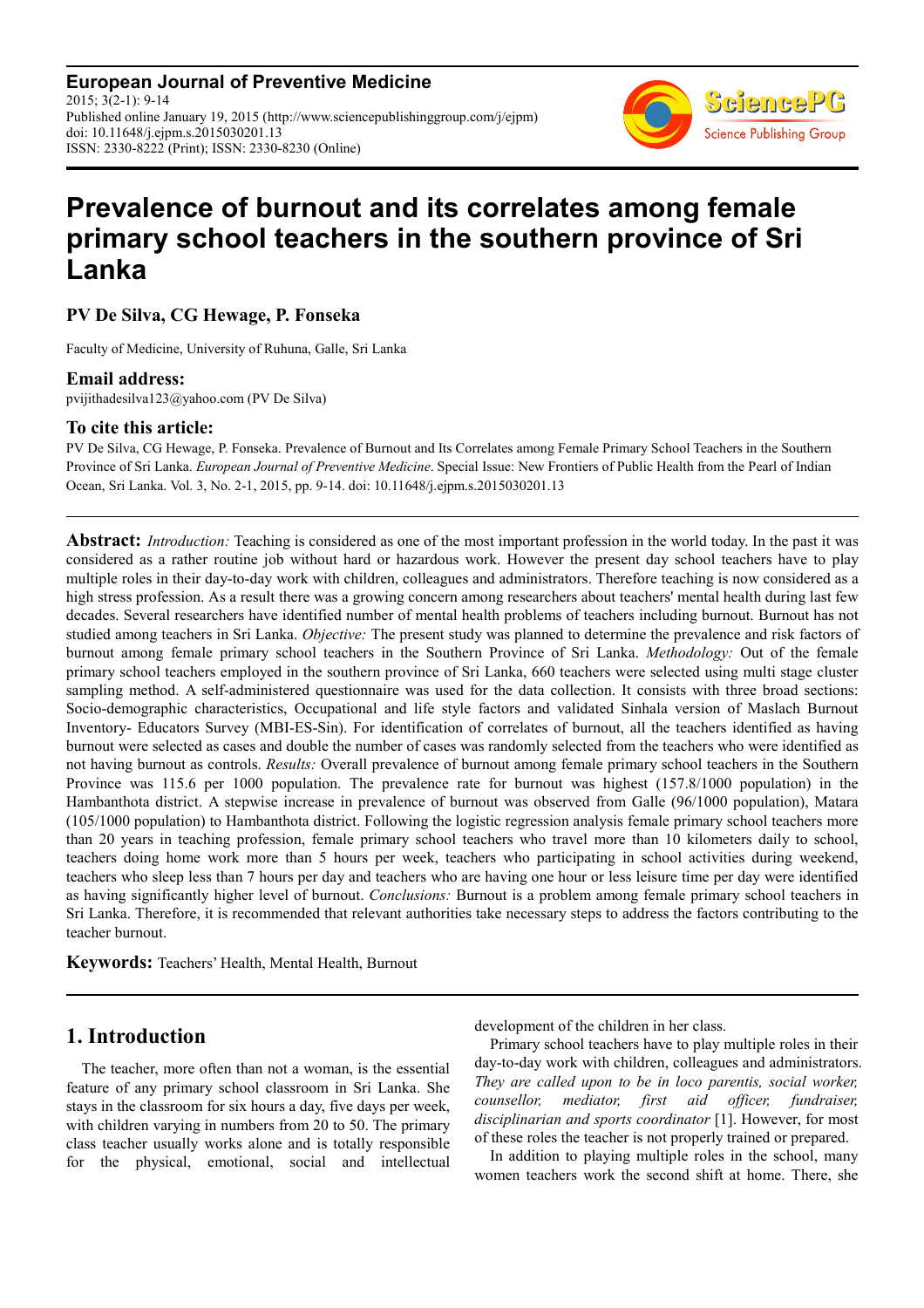has to play multiple roles of wife, mother, sister and daughter or daughter in law. Since women teachers work this unpaid 'second shift' at home, they are not in a position to rest [1]. A primary teacher's work connected with teaching is not limited to the six hours at school. There is always some preparation and homework pertaining to her teaching to be attended to before the next morning.

Teaching is now considered a highly stressful profession. *Stressful events such as unruly students, impersonal administration, poorly organized timetables, poor working conditions, multiple role demands, increased workloads, the pressure and pace of curriculum changes, negative public attitudes, job dissatisfaction, low salary, lack of promotional opportunities, poor accommodation, lack of teaching materials contribute to teachers' stress* [2].

Occupational stress occurs more frequently in peoples' lives than the stress of separation and loss. It, therefore, probably accounts for more total stress than almost any other source. *Burnout is a prolonged response to chronic emotional and interpersonal stressors on the job* [3]. Burnout is a syndrome characterized by extreme physical and mental fatigue and emotional exhaustion. Several researchers have defined burnout differently. However, the most commonly accepted definition comes from Maslach (1981) who defines burnout as *emotional exhaustion, depersonalization and reduced personal accomplishment that can occur among individuals who do "People Work of some kind"* [4].

Emotional exhaustion is the core component of burnout, which is characterized by fatigue and weariness that develop as emotional energies are drained. *When these feelings become chronic, teachers find they can no longer give of themselves to students as they once could* [5]*.* As a result, teachers begin to experience negative feelings and display negative attitudes towards their students. Maslach describes this state as depersonalization. The final component of teacher burnout is considered as a feeling of low personal accomplishment in their job [4]. This may also have a critical impact on teacher's satisfaction. Therefore, teacher stress/burnout is a major issue that is likely to have serious negative effects on the quality of education and on the lives of children [6].

A study conducted in the United Kingdom found that teachers, nurses, managers and professionals were at high risk of burnout. In all these groups, at least 20% reported burnout. Among teachers burnout was found to be 40% [7]. Several studies have found gender, age, marital status, workload, academic rank, changing education policies, type of school, the class they teach and years of teaching as predictors of burnout [8]. Other variables associated with teacher burnout are isolation, dissatisfaction with pay and lack of administrative support [9]. A study done in Taiwanese primary schools found that 26% of primary teachers had burnout. The main cause of burnout was identified as changing education policies by Taiwanese government. Teachers who had a healthy home life reported less burnout. Teachers based in large schools did report a higher level of burnout. Most teachers had suggested reduction of the

teachers' workload to prevent teachers' burnout [10]. In a study done in Alabama using the MBI, concluded that burnout varies with the type of school and with the class they teach [11]. Therefore, it is important to establish norms across the school settings to determine high-risk groups who deserve interventions. About one-third of Australian teachers and 5% to 20% of American teachers were found to have burnout [12]. Most studies of burnout have focused largely on the investigation of background variables like marital status, age, years of teaching and gender as predictors of burnout [8].

A study done in Auckland, New Zealand confirmed the validity of MBI for diagnosis of burnout. These teachers recorded significantly higher scores for MBI emotional exhaustion subscale. Increased drive for measurable goal achievement imposed on teachers by the school administration, lack of trust in teachers' professional adequacy, circumscribing school culture, disagreeable physical environments to work and increased workload were significant contributors for burnout [13]. Several researchers studied the teacher burnout in different world settings in comparison with the general population. According to all these studies, teachers showed significantly high burnout rates. Student misbehavior, poor working conditions, time pressure, low level of supervision and lack of support from colleagues were identified as contributors to the burnout [14- 16]. Some researchers found that teachers who are younger, unmarried and working in urban areas have higher levels of burnout [17-18]. According to a study conducted among teachers in Turkey, burnout was not associated with gender, marital status, and habits of drinking or smoking [12].

Education is considered the biggest investment of a nation. There have been many reforms implemented and proposed for upgrading primary education in Sri Lanka. The primary school teacher is the basis of primary schooling. However stress and burnout of teachers may have a direct impact on the quality of education since it can lead to sickness absence and attrition. However, new reforms in education in Sri Lanka have failed to recognize the issues pertaining to teachers' health. Occupational or public health personnel too have failed to recognize teaching of primary school children as a hazardous profession. Furthermore, occupational stress and burnout of teaching professionals have not been systematically researched despite the attention given to educational research in recent years in Sri Lanka.

Therefore, this study was aimed to identify the prevalence of burnout and its life style and occupational correlates among female primary school teachers in the Southern province of Sri Lanka. Provision of such information will facilitate policy makers to take necessary steps for the improvement of health among primary school teachers thus improving the quality of life of these teachers and the quality of education

# **2. Methodology**

Southern province is one of the nine provinces in Sri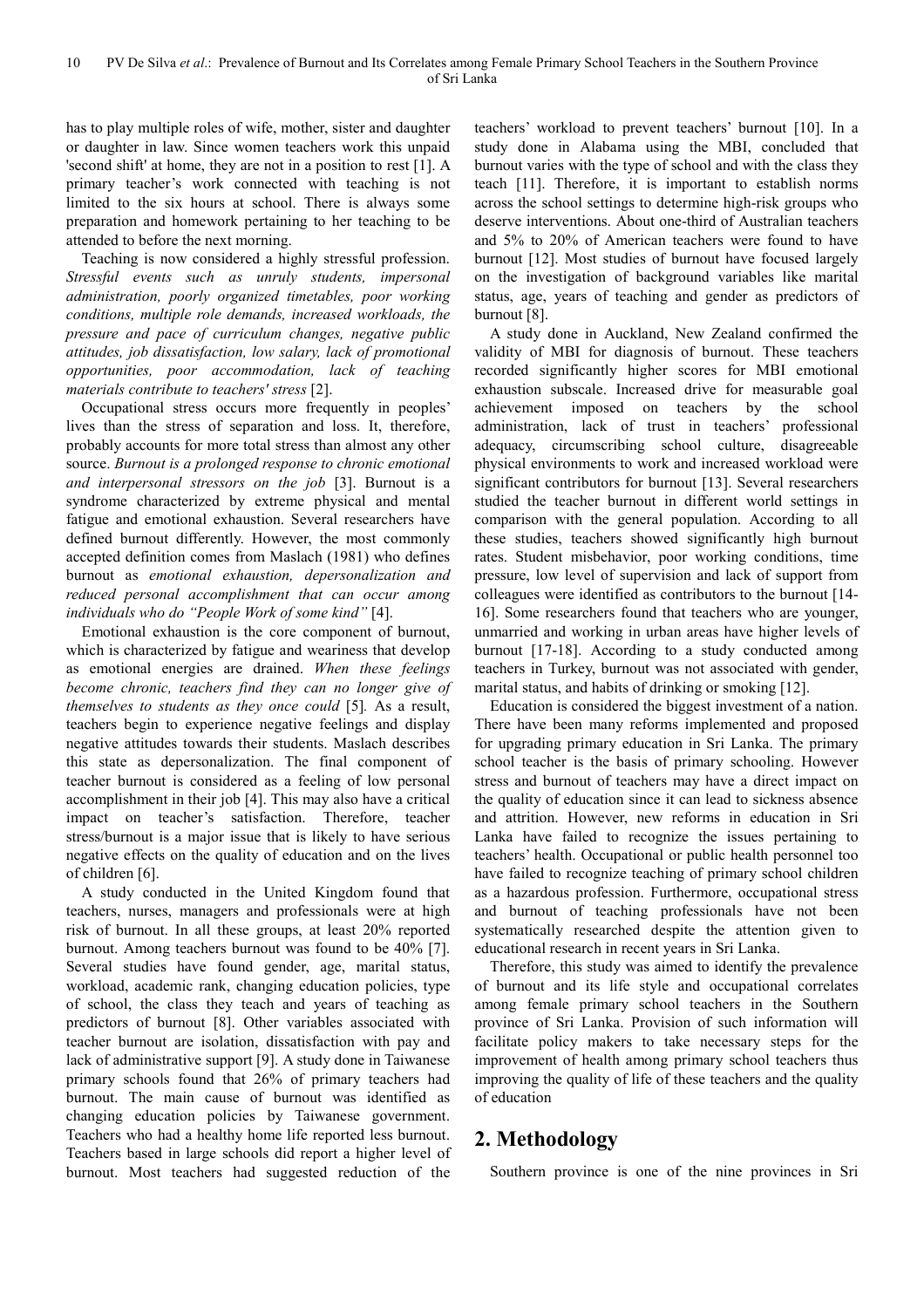Lanka. It consists of three districts, namely Galle, Matara and Hambantota. Southern province has a land area of 5383 square kilometers and the total population is 2464732. There are 1131 state schools (442 in the Galle district, 374 in the Matara District and 315 in the Hambantota District) in the Southern Province. Schools have classified in to four categories according to the classes in those schools. They are 1Ab schools (schools with advanced level science stream classes), 1C schools (schools with only advanced level arts stream classes), Type 2 schools (schools with classes only up to ordinary level) and Type 3 schools (schools with classes only up to ordinary level). In the Southern Province There are 90 1AB schools, 255 1C schools, 576 Type 2 schools and 210 Type 3 schools. There are 7461 female primary school teachers employed by the state educational authorities of the Southern Province.

Out of the above population, 660 teachers were selected using multi stage cluster sampling method. The size of the cluster was fixed to 20 teachers. Therefore 33 clusters were divided between three districts proportionate to the total female primary school teachers in each district. According to the female primary teacher population in each category of schools in each district, the total number of clusters allocated

to a district was divided among different categories of schools

A self-administered questionnaire was used for the data collection. It consists with three broad sections: Sociodemographic characteristics, Occupational and life style factors and validated MBI-ES-Sin [19]. Data was collected only from the Sinhala-medium female primary school class teachers, who have worked in state schools of the Southern Province, for a continuous period of more than six months. Principal investigator collected all the data to ensure the completeness and the quality of data. For identification of correlates of burnout, all the teachers identified as having burnout were selected as cases and double the number of cases was randomly selected from the teachers who were identified as not having burnout as controls. Ethical clearance was obtained from the ethical review committee, Faculty of Medicine, University of Ruhuna and permission to collect data was obtained from the Provincial Director of Education in southern province. Permission was obtained by paying copy right fees from the original authors of MBI-ES to use in this study. Informed written consent was obtained from all the subjects prior to data collection. SPSS was used for the data analysis.

|  | Table 1. Socio demographic and occupational factors of teachers |  |  |
|--|-----------------------------------------------------------------|--|--|
|  |                                                                 |  |  |

| Socio-demographic and occupational factors |                           | Number $(N=640)$ | Percentage $(\% )$ |  |
|--------------------------------------------|---------------------------|------------------|--------------------|--|
|                                            | Below 45 years            | 362              | 56.6               |  |
| Age                                        | 45 years and above        | 278              | 43.4               |  |
|                                            | Single                    | 88               | 13.8               |  |
|                                            | Married                   | 536              | 83.8               |  |
| Marital status                             | Widowed                   | 13               | 2.0                |  |
|                                            | Divorced                  | 3                | 0.5                |  |
|                                            | Up to SLR 35000 per month | 301              | 47.0               |  |
| Monthly Family income                      | Above SLR 35000 per month | 339              | 53.0               |  |
| <b>Educational</b> status                  | GCE A/L or below          | 436              | 68.1               |  |
|                                            | Above GCE A/L             | 204              | 31.9               |  |
|                                            | Galle                     | 250              | 39.1               |  |
| District of school                         | Matara                    | 219              | 34.2               |  |
|                                            | Hambanthota               | 171              | 26.7               |  |
|                                            | 1AB                       | 135              | 21.1               |  |
|                                            | 1 <sup>C</sup>            | 136              | 21.3               |  |
| Category of School                         | Type 2                    | 230              | 35.9               |  |
|                                            | Type 3                    | 139              | 21.7               |  |
| *Number of students in the class           | 30 or less                | 380              | 60.0               |  |
|                                            | above 30                  | 253              | 40.0               |  |
| *Participation of                          | Yes                       | 252              | 39.8               |  |
| extracurricular activities                 | N <sub>o</sub>            | 381              | 60.2               |  |
|                                            | <b>Yes</b>                | 119              | 18.8               |  |
| *Doing Private tuition                     | No                        | 514              | 81.2               |  |
| **Number of hours of                       | <10                       | 58               | 48.7               |  |
| Tuition per week                           | $\geq 10$                 | 61               | 51.3               |  |

 $*_{n=633} *_{n=119}$ 

### **3. Results**

Out of the 660 teachers selected, 640 (96.9%) female primary school class teachers were completed the survey giving rise to a non response rate of 3.1%. Selected sociodemographic and occupational factors were described in the Table1. Out of the 640 teachers, 74 were identified as having burnout. Therefore, overall prevalence of burnout among female primary school teachers in the Southern Province was 115.6 per 1000 population. Burnout prevalence was highest (148.1 per 1000 population) in female primary school teachers of 1AB schools while the lowest burnout prevalence was (95.6/1000 population) among female primary school teachers in category 2 schools. The prevalence rate for burnout was highest (157.8/1000 population) in the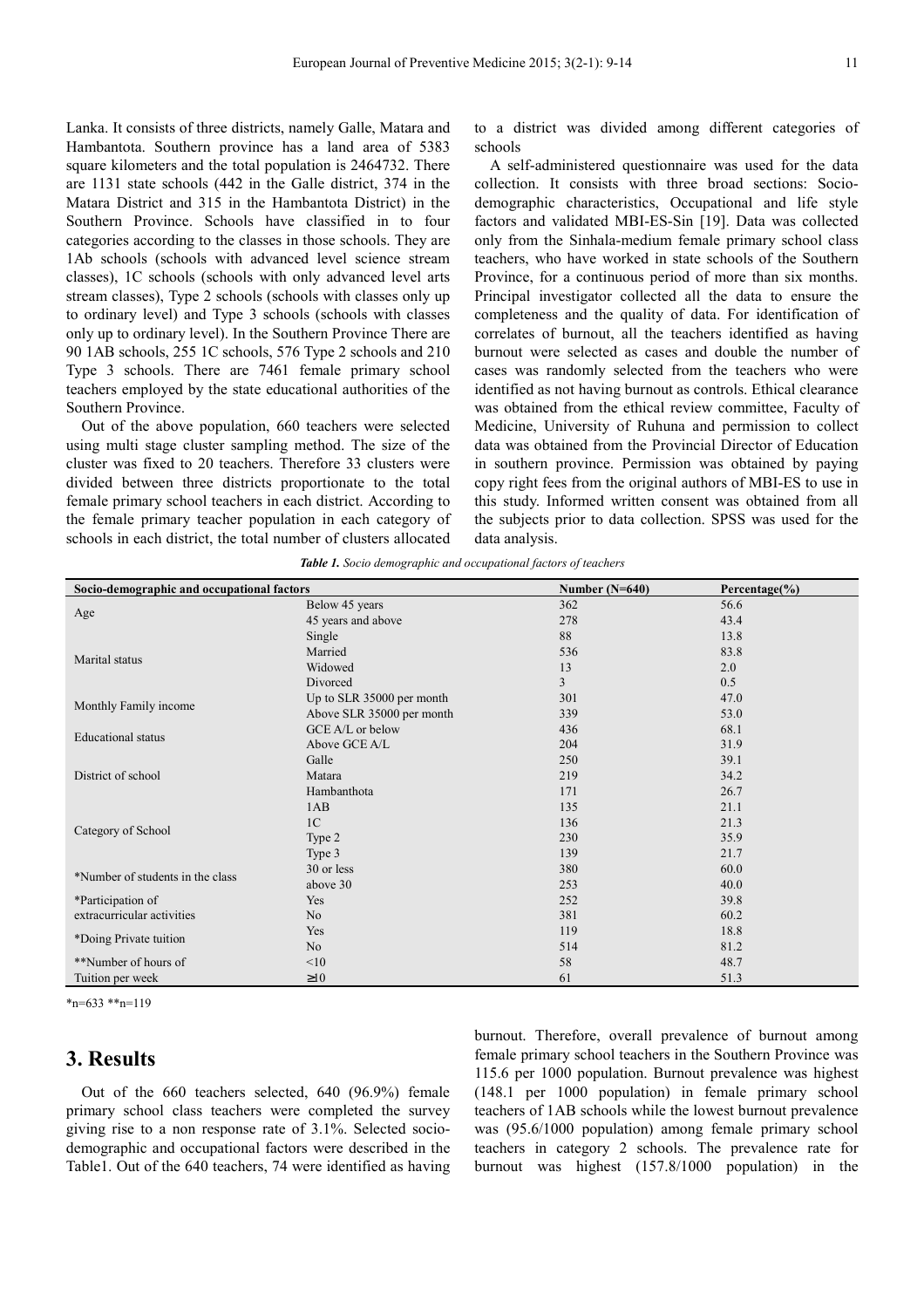Hambanthota district. A stepwise increase in prevalence of burnout was observed from Galle (96/1000 population), Matara (105/1000 population) to Hambanthota district.

Socio-demographic, life style and occupational factors of 74 teachers with burnout were compared with the 148 randomly selected teachers without burnout. In the Bivariate analysis large number of socio-demographic, life style and occupational factors such as age, marital status, social class, monthly salary, monthly family income, category of school, free periods per week, doing private tuition were not significantly different between teachers with and without burnout. A logistic regression analysis was carried out using all socio demographic, occupational and life style risk factors, which were identified as significantly associated with burnout in the bivariate analysis. All the variables were entered into the logistics model as dichotomous variables (Table 2).

According to the logistic regression analysis female primary school teachers more than 20 years in teaching profession, female primary school teachers who travel more than 10 kilometers daily to school, teachers doing home work more than 5 hours per week, teachers who participating in school activities during weekend, teachers who sleep less than 7 hours per day and teachers who are having one hour or less leisure time per day are having significantly higher level of burnout (Table 1).

*Table 2. Logistic regression analysis of occupational and life style risk factors for burnout.* 

| <b>Independent variables</b>                 | Coefficient | <b>SE</b> | p-value     | <b>Adjusted</b><br>95% C.I. |       |              |
|----------------------------------------------|-------------|-----------|-------------|-----------------------------|-------|--------------|
|                                              |             |           |             | <b>Odds Ratio</b>           | Lower | <b>Upper</b> |
| No. of years in service                      |             |           |             |                             |       |              |
| $\leq 20$                                    |             |           |             | 1.00                        |       |              |
| >20                                          | 2.46        | 0.92      | 0.01        | 11.73                       | 1.94  | 70.85        |
| No. of years service in present place        |             |           |             |                             |       |              |
| $\leq$ 7                                     |             |           |             | 1.00                        |       |              |
| >7                                           | 0.74        | 0.87      | 0.40        | 2.09                        | 0.38  | 11.46        |
| Distance from residence to working place(km) |             |           |             |                             |       |              |
| $\leq 10$                                    |             |           |             | 1.00                        |       |              |
| >10                                          | 1.90        | 0.88      | 0.03        | 6.80                        | 1.21  | 36.50        |
| Total time spent in school                   |             |           |             |                             |       |              |
| (hours per day)                              |             |           |             |                             |       |              |
| $<\!\!8$                                     |             |           |             | 1.00                        |       |              |
| $\geq 8$                                     | $-0.23$     | 0.91      | 0.80        | 0.80                        | 0.14  | 4.70         |
| Spent time for homework per week (hrs.)      |             |           |             |                             |       |              |
| $\leq 5$                                     |             |           |             | 1.00                        |       |              |
| >5                                           | 2.77        | 0.73      | ${}< 0.001$ | 15.91                       | 3.77  | 67.16        |
| School work at week end                      |             |           |             |                             |       |              |
| Participated                                 |             |           |             |                             |       |              |
| Not participated                             | 1.62        | 0.77      | 0.03        | 5.07                        | 1.13  | 22.79        |
| Amount of sleep per day                      |             |           |             |                             |       |              |
| $7 - 8$                                      |             |           |             | 1.00                        |       |              |
| <7                                           | 1.99        | 0.74      | 0.01        | 7.28                        | 1.70  | 31.11        |
| Mode of sleeping                             |             |           |             |                             |       |              |
| Better sleeping in night                     |             |           |             | 1.00                        |       |              |
|                                              | 0.17        | 0.74      | 0.82        | 1.18                        | 0.28  | 5.05         |
| Not having proper sleeping                   |             |           |             |                             |       |              |
| Amount of leisure time per day               |             |           |             |                             |       |              |
| More than 1                                  |             |           |             | 1.00                        |       |              |
| 1 Hour                                       | 1.92        | 0.87      | 0.03        | 6.85                        | 1.25  | 37.63        |

# **4. Discussion**

Teaching is considered as one of the largest and most visible profession in the world today. In the past it was considered as a rather routine job and rarely seen as hard or hazardous work. However during the last few decades there was a growing concern among researchers about teachers' mental health and other health problems related to their profession. Several researchers have identified mental health problems of teachers and these problems varied from stress experienced by the teacher to final outcome of burnout [14- 16].

In the present study MBI-ES was considered to identify the burnout among the teachers due to several reasons. This was specifically developed to measure the burnout among the professionals in education service and commonly used to

measure burnout throughout the world in different occupational settings. It was found to have good psychometric properties. Since this is a self-administered questionnaire which can be used in a large population within a short period of time. Considering the low English language proficiency among the selected study population, validated Sinhala translation of MBI-ES (MBI-ES-Sin) was used in this study [19].

The overall prevalence of burnout among female primary school teachers in the Southern Province was identified as 115.63 per 1000 population (11.6%). No studies were identified from Sri Lanka or South Asian region on prevalence of burnout among teachers. The most of the studies on burnout have been conducted in developed countries, mainly in the western world. The only exception was a study conducted among Taiwanese primary school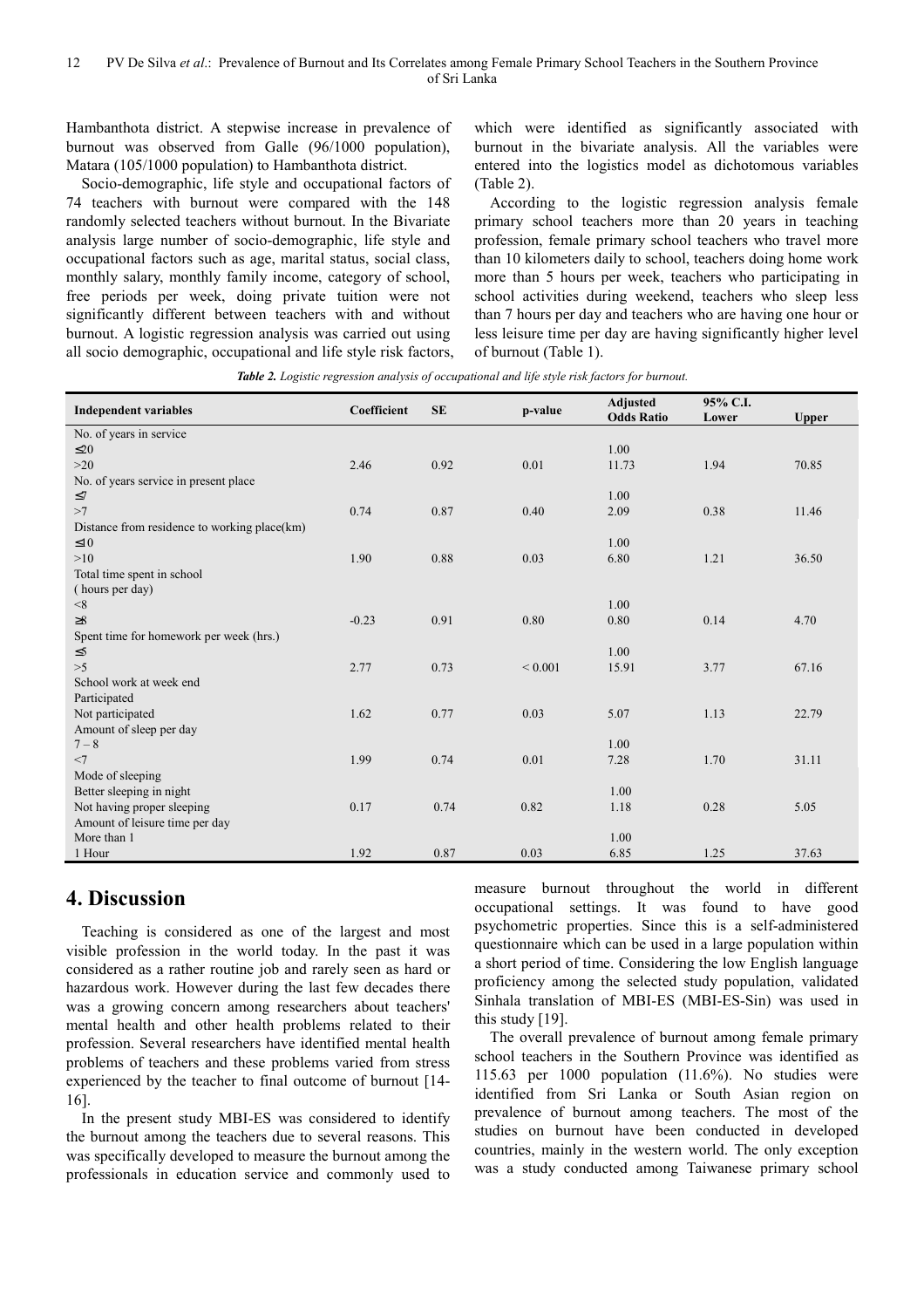teachers. They found that 26% of primary teachers had burnout [10]. About one-third of Australian teachers were found to have burnout [8]. A study done in the United Kingdom found that 40% of teachers had burnout [7]. All these prevalence rates were much higher than the rates found in the present study. These differences may be attributed to the differences in socio-cultural backgrounds and occupational settings, which were found to have a direct impact on burnout. Out of the three districts in the Southern Province, the prevalence rate for burnout was highest (15.8%) in the Hambanthota district. The schools in the Hambantota District are considered as uncongenial stations. Most of the teachers working in these areas are from faraway places. They are appointed to these uncongenial areas initially for three years. However, some of these teachers are not transferred to their hometowns even after serving six or seven years due to lack of replacements. These factors may have attributed to the high burnout prevalence among the teachers in Hambantota district.

In the next phase of the present study, case control approach was used to identify the socio-demographic, life style and occupational risk factors of burnout. This approach was selected considering its efficiency in time and cost, its suitability for rare diseases and diseases with long latency periods ant its ability to identification of multiple risk factors of burnout. Since burnout was found to have multi-factorial etiology by different researchers in different occupational settings including socio-demographic, occupational and life style factors, the present study was conducted as an unmatched case control study. All the teachers who were found to have burnout in the prevalence study were selected as cases. A simple random sample of teachers who were identified as not having burnout in the prevalence study was selected as controls. Selecting controls using the simple random sampling minimized selection bias in the case control study. To increase the power of the study included two controls per case.

All the socio-demographic, live style and occupational factors were compared using the bivariate analysis to identify the risk factors of burnout. Several previous studies found that teachers who are younger have higher levels of burnout [17-18]. But in the present study failed to identify age of teachers as a risk factor for burnout. Therefore, findings of the present study are inconsistent with the findings previous studies [17-18]. Both these previous studies, researchers calculated the mean burnout scores of different groups of teachers and compared them. However, in the present study teachers with and without burnout were identified and their factors were compared. This difference of methodology may have created the difference in the findings. Different researchers have found different associations between marital status and burnout. Some researchers found that teachers who are unmarried have higher levels of burnout [17-18]. However according to the study conducted in Turkey, marital status had no effect on burnout among Turkish teachers [12]. Similarly in the present study, there was no association between marital status and burnout among female primary

school teachers. In the present study, monthly salary, monthly income or social class were not found to have association with the burnout status of the teachers. Even though there were differences in the income and social class, all teachers in Sri Lanka are receiving a satisfactory salary according to the Sri Lankan standards. This homogeneity of the subjects may be responsible for the above findings. However, some have identified low income as a risk factor for teacher burnout [12].

There are four categories of state sector schools in Sri Lanka. However the category of the school was not associated with an increased risk of burnout according to the bivariate analysis in the present study. Group of researchers too found that school size had no association with burnout of agriculture teachers in Ohio [20].

All the factors which were identified as significantly associated with burnout in the bivariate analysis were subjected to the logistic regression analysis to remove the effects of confounding. According to these analysis female primary school teachers more than 20 years in teaching profession were having significantly higher level of burnout compared to the teachers serving less than 20 years. Regarding the teaching experience, Demirel *et al* who studied burnout among Turkish teachers found that, no difference of burnout existed with the teaching experience [12]. This finding is inconsistent with the findings of the present study. There may be several factors for this inconsistency. The main difference was the difference in methodology where Demirel *et al* distributed the MBI-ES among teachers in the city Centrum of Sivas, Turkey, without knowing the burnout status of the teachers and later analysed the burnout scores of different groups of teachers using a student t test. The non-response rate of this study was about 15% and another 8% were excluded from the analysis due to the incompleteness. Other than the above methodological issues, socio-cultural factors and occupational factors may be different to the Sri Lankan setting. These factors may have contributed to difference of finding regarding the teacher experience and burnout.

Female primary school teachers who travel more than 10 kilometers daily to school had significantly higher level of burnout compared to the teachers travelling less than 10 kilometers per day. According to available literature, this type of variable has not been studied. Most of the teachers who were more than 10 kilometres away may have used public transport to travel to their work place. The unsatisfactory status and the cost of public transport may have created an additional burden to the teacher which may have contributed to burnout. Teachers doing home work more than 5 hours per week and teachers who participating in school activities during weekends had high level of burnout compared to other teachers. These two factors represent the increased workload of teachers and is a well-documented source of burnout among teachers. Previous studies also found an increased risk of burnout with the increasing workload [10]. Teachers who sleep less than 7 hours per day and teachers who are having one hour or less leisure time per day were identified as